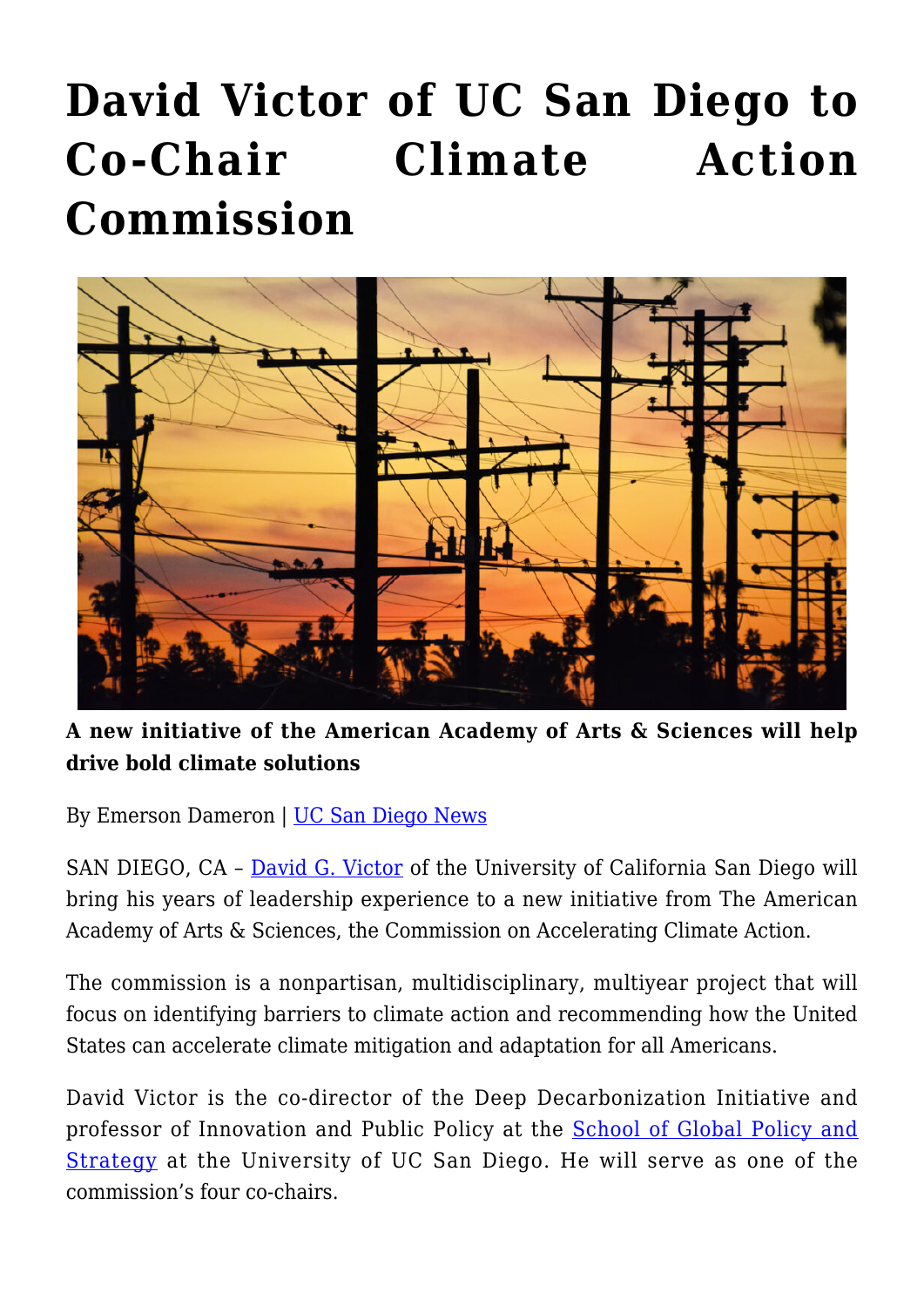"At the Deep Decarbonization Initiative, we are focused on producing scholarship at the intersection of science, technology and policy," said Victor. "Our work focuses on grand challenges in the transformation of energy systems, from decarbonization of the electrical grid to transportation systems and delivering energy for all. The Academy's new commission is a natural tie-in to the research happening here at UC San Diego."

With the goal of developing a shared understanding of climate change issues facing people nationwide, Victor and his fellow co-chairs – Christopher Field (Perry L. McCarty Director, Stanford Woods Institute for the Environment, Stanford University), Catherine Coleman Flowers (Founder, The Center for Rural Enterprise and Environmental Justice and Rural Development Manager, The Equal Justice Initiative) and Patricia Vincent-Collawn (Chairman, President and CEO, PNM Resources, Inc.) – are engaging a diverse group of leaders who recognize the urgency of the situation and the importance of developing an inclusive approach to accelerating action. More than a dozen experts, from a variety of backgrounds and perspectives, have already agreed to participate.

Victor added that the commission will publish its recommendations and actions in a policy report made available to the public.

The [Commission on Accelerating Climate Action](https://www.amacad.org/project/accelerating-climate-action) is an extension of a statement issued by the Board of the Academy, attesting to the reality and urgency of climate change and committing the Academy to confront this existential threat. From the statement: "All of us – scientists, engineers, humanists, lawyers, social scientists, educators, artists and individuals from the private sector and government – must work together to limit and respond to climate change. In these efforts, we need to collaborate with national and international companies, organizations and institutions."

Founded in 1780, the American Academy of Arts & Sciences is both a membership society that honors excellence and a nonpartisan research organization engaging leaders from across disciplines, professions and perspectives to work on pressing issues.

The Deep Decarbonization Initiative is a combined effort of faculty across UC San Diego working at the intersection of science, technology and policy. It is focused on helping the world cut emissions of warming gases given the very real